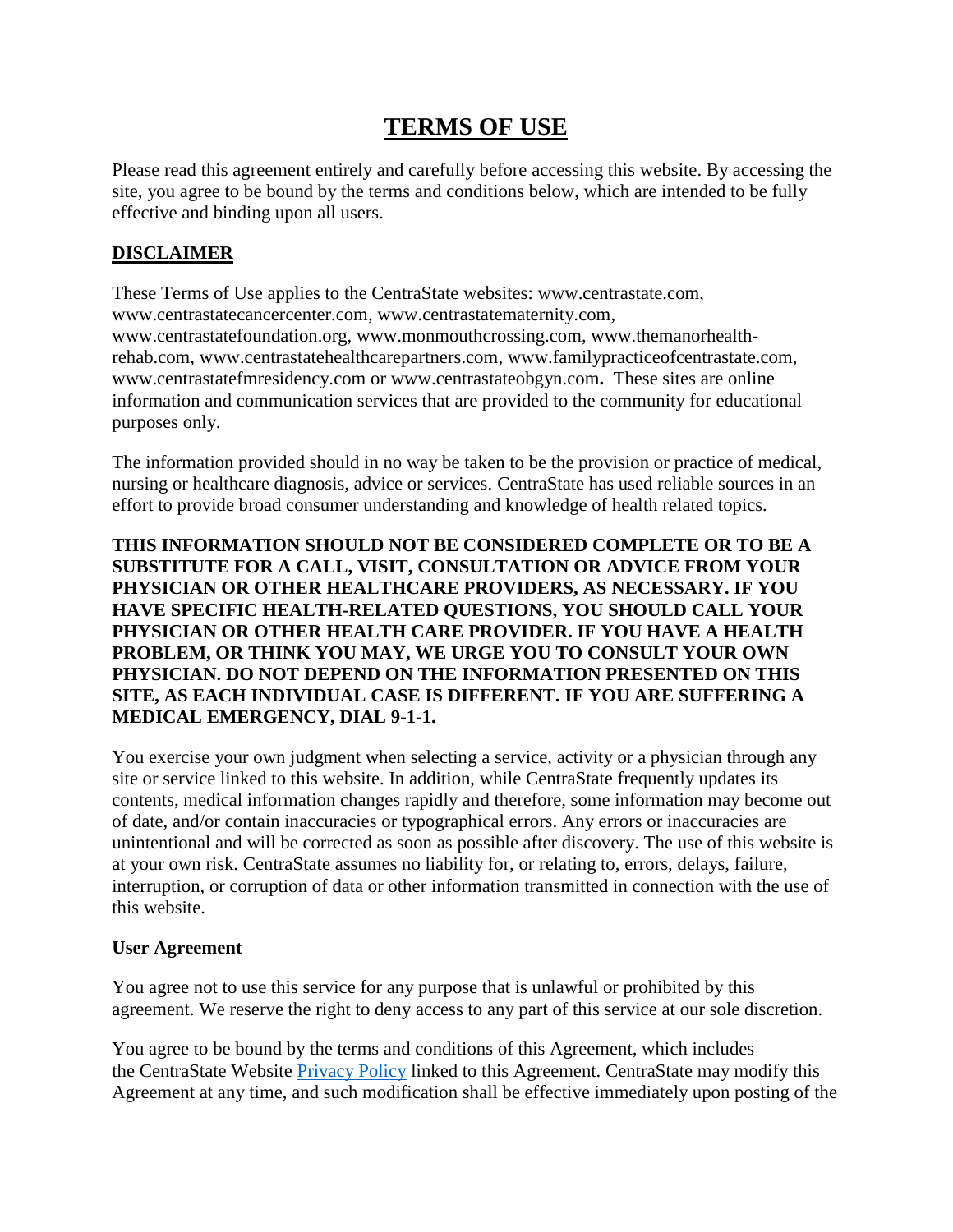modified Agreement to the CentraState internet website. You agree to review this Agreement periodically to ensure that you are aware of any modifications. Your continued access or use of the CentraState website after the modifications have become effective shall be deemed your conclusive acceptance of the modified Agreement.

# **Consents and Copyrights**

All trademarks or copyrighted material contained within these pages is the sole property of CentraState. Any reproduction or redistribution of this material beyond personal use is prohibited without the express written consent of CentraState. Any reproduction of illustrations or photographs appearing on these pages beyond personal use is strictly prohibited, unless prior written authorization is obtained from CentraState. Please notify us immediately of any unauthorized use on this website of any non-CentraState owned trademarks or copyrighted materials.

# **Copies**

We hereby grant you the right to view and use this website subject to the terms and conditions of this Agreement. Permission to reprint or electronically reproduce any document or graphic in whole or in part is expressly prohibited, unless prior written consent is obtained from the respective copyright holder(s).

# **Privacy**

We respect your personal privacy. Please see our Website *Privacy Policy*, which is incorporated by reference into this Agreement, for the details of our commitment.

## **Links**

CentraState website may contain links to websites operated by other parties. The links or advertisements are provided for your convenience only. We do not control such websites and we are not responsible for the content and performance of these sites or for your transactions with them. Our inclusion of links to such websites is for convenience only does not imply any endorsement of the material on such websites or any association with their operators.

Anyone linking to CentraState website must comply with these guidelines for linking to the site and all applicable laws. A site that links to CentraState website:

- May link to, but not replicate CentraState content.
- Should not create a browser, border or frame environment around CentraState content.
- Should not imply that CentraState is endorsing it or its products.
- Should not misrepresent its relationship with CentraState Healthcare System.
- Should not present false information about CentraState services.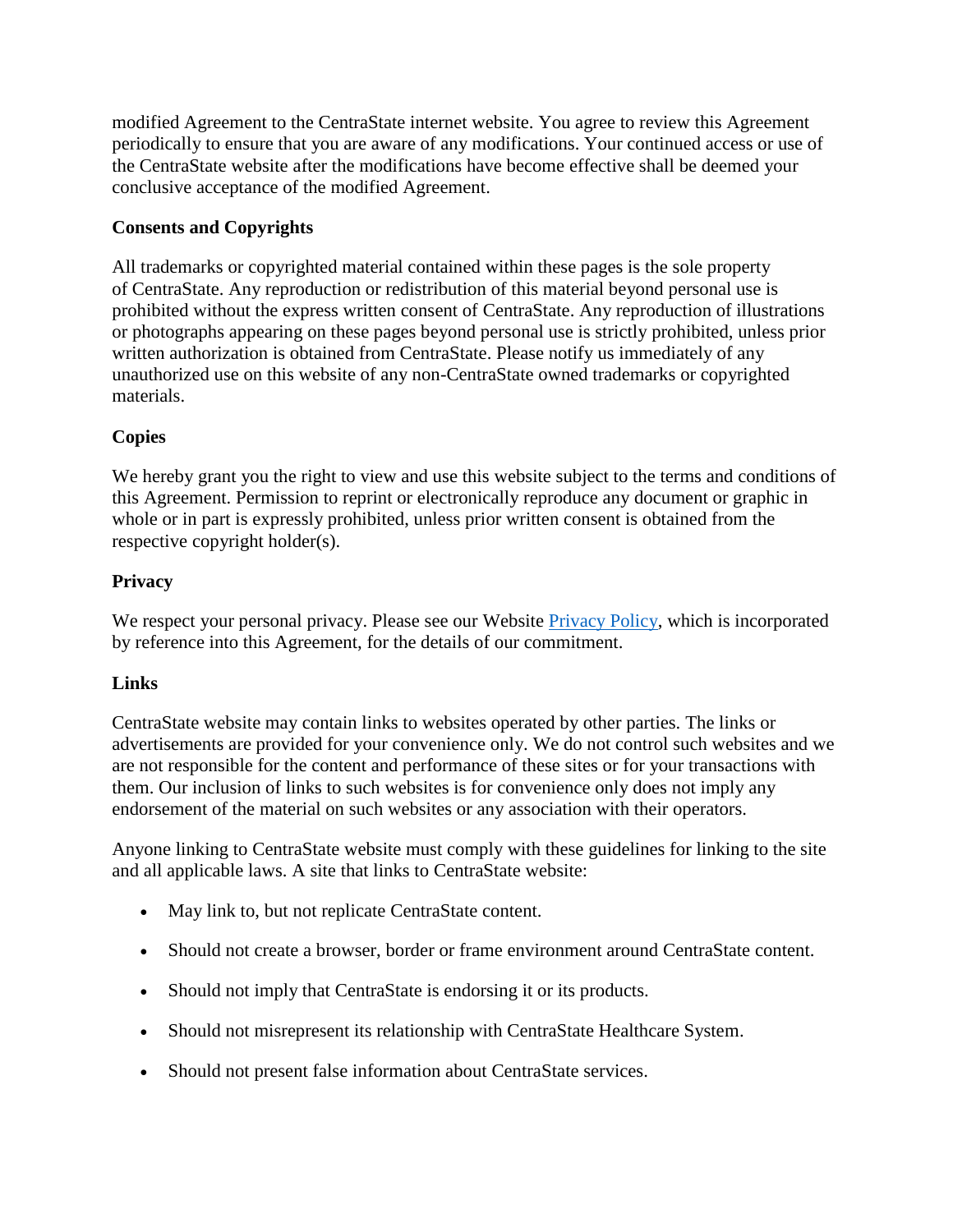- Should not use the CentraState logo without written permission from CentraState.
- Should not contain content that could be construed as distasteful, offensive or controversial.
- Should not contain content that promotes illegal material or activities such as hate speech or obscene content.
- Should not contain false or misleading information.
- Should not contain religious, political or philosophical views inconsistent with the mission and values of CentraState.
- Should contain only content that is appropriate for all age groups.

You agree to cooperate with us in causing any unauthorized framing or linking immediately to stop. We reserve the right to withdraw linking permission without notice.

We may disable all or any social media features and any links at any time without notice in our discretion.

#### **Warranty Disclaimer**

Information is provided for educational purposes only and should not be interpreted as a recommendation for a specific treatment plan, product or course of action. The content areas should not be relied upon for specific medical advice. We assume no responsibility for how you use the information provided through the CentraState website. **You should always seek the advice of your physician or other qualified health provider prior to starting any new treatment or with any questions you may have regarding a medical condition.**

#### **The Information on this Site is Provided "As Is"**

We make no representations or endorsement about the suitability for any purpose of products and services available through this site. This site is provide "As Is". We do not guarantee the timeliness, validity, completeness or accuracy of information made available to you for any particular purpose. WE DISCLAIM ALL WARRANTIES AND CONDITIONS, EITHER EXPRESS OR IMPLIED, INCLUDING, BUT NOT LIMITED TO, IMPLIED WARRANTIES OF MERCHANTABILITY, FITNESS FOR A PARTICULAR PURPOSE, TITLE, AND NON-INFRINGEMENT, WITH REGARD TO THE PRODUCTS, SERVICES AND INFORMATION CONTAINED ON OR MADE AVAILABLE THROUGH THIS SITE, INCLUDING BUT NOT LIMITED TO THE AVAILABILITY OF THIS SITE, LACK OF VIRUSES, WORMS, TROJAN HORSES OR OTHER CODE THAT MANIFEST CONTAMINATING OR DESTRUCTIVE PROPERTIES, OR ANY FAILURE TO PROVIDE THE SERVICE.

#### **User Contributions**

There shall be no user contributions on this website.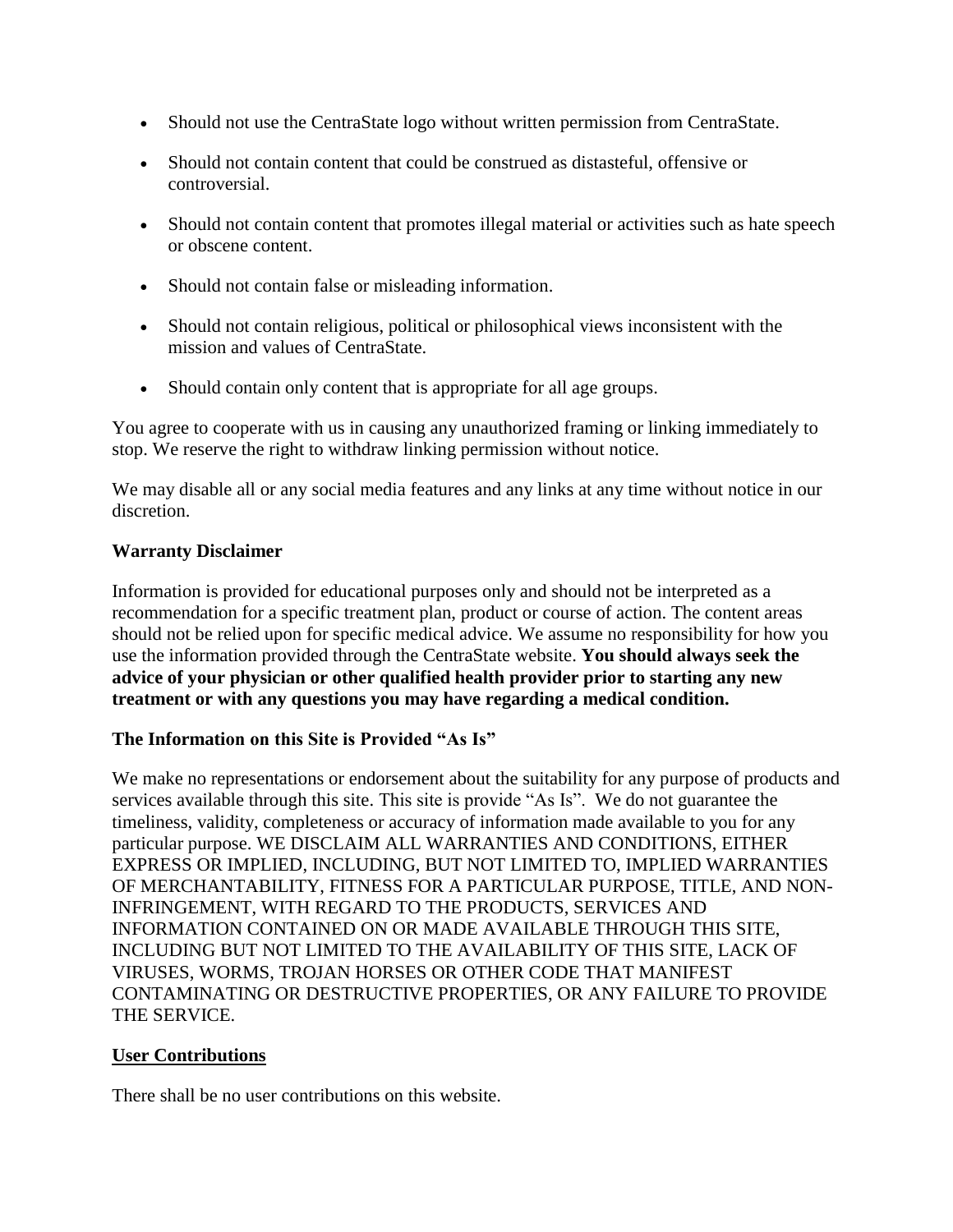# **Copyright Infringement**

If you believe that any User Contributions violate your copyright, please us the following information, as required by the Online Copyright Infringement Liability Limitation Act of the Digital Millennium Copyright Act, 17 U.S.C. sec. 512 ("DMCA"):

- A physical or electronic signature of the person authorized to act on behalf of the owner of an exclusive right that is allegedly infringed;
- Identification of the copyrighted work claimed to have been infringed, or if multiple copyrighted works at a single online site are covered by a single notification, a representative list of such works at that site;
- Identification of the material that is claimed to be infringing or to be the subject of infringing activity and that is to be removed or access to which is to be disabled, and information reasonably sufficient to permit us to locate the material;
- Information reasonably sufficient to permit us to contact the complaining party, such as an address, telephone number, and if available, an electronic mail address at which the complaining party may be contacted;
- A statement that the complaining party has a good faith belief that use of the material in the manner complained of is not authorized by the copyright owner, its agent, or the law; and
- A statement that the information in the notification is accurate, and under penalty of perjury, that the complaining party is authorized to act on behalf of the owner of an exclusive right that is allegedly infringed.

Please send such information to [prmarketing@centrastate.com.](mailto:prmarketing@centrastate.com)

# **Third Party Websites**

Our website may contain links to enable you to visit other websites of interest easily. Examples of this are links to Instagram, Facebook, Twitter or TikTok. However, once you have used these links to leave our site, you should note that we do not have any control over that other website. Therefore, we cannot be responsible for the protection and privacy of any information which you provide whilst visiting such sites and such sites are not governed by this privacy statement. You should exercise caution and look at the privacy statement applicable to the website in question.

## **Indemnification**

You agree to indemnify, defend and hold harmless CentraState, its officers, directors, employees, agents, information providers, partners, advertisers and suppliers from and against all losses, expenses, damages and costs, including reasonable attorney's fees, resulting from any violation of this agreement or any activity related to your account (including infringement of third parties' worldwide intellectual property rights or negligent or wrongful conduct) by you or any other person accessing CentraState's website.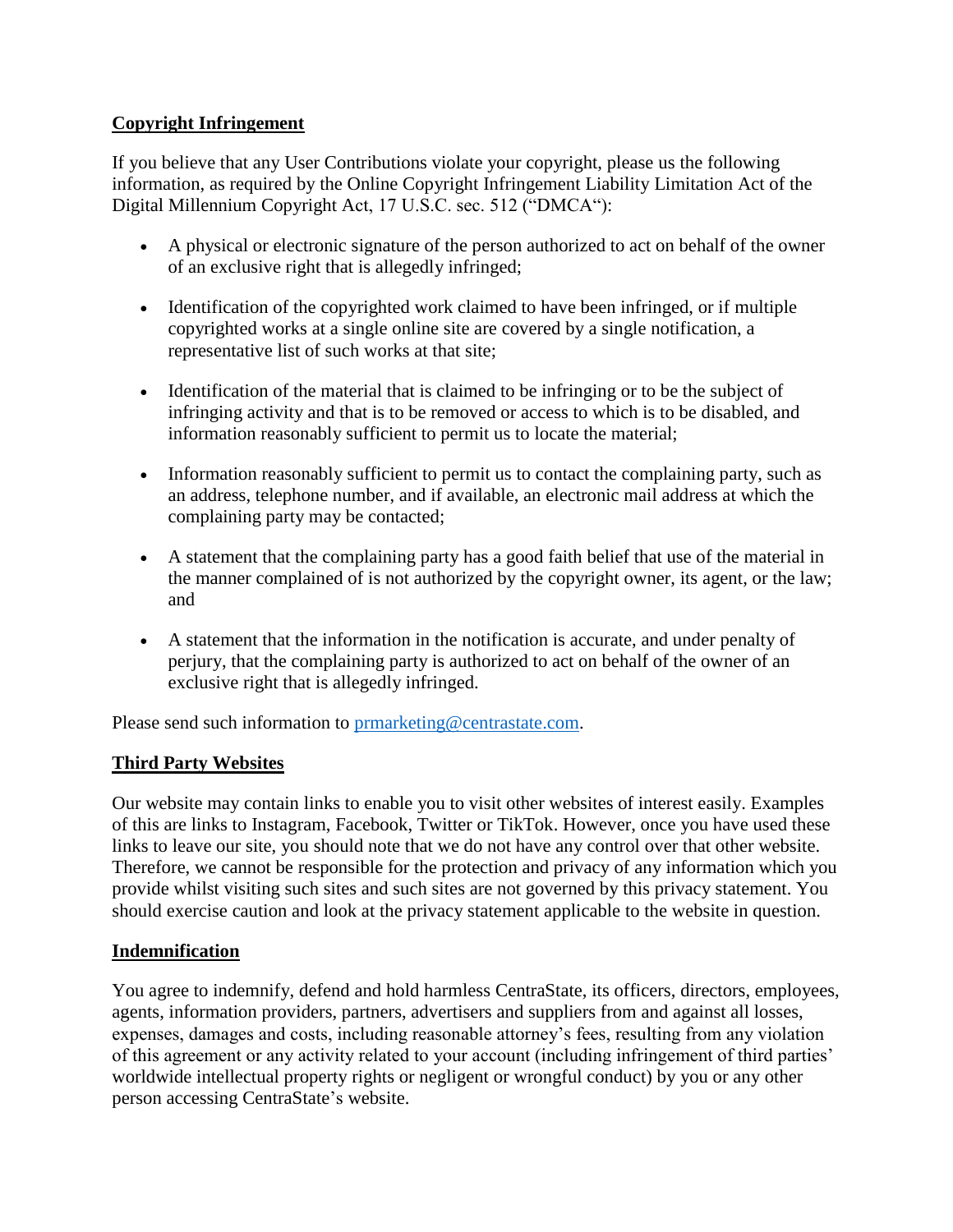### **Limitations on Liability**

You agree that neither CentraState, nor its officers, directors, employees, agents, information providers, partners, advertisers or suppliers shall have any liability to you under any theory of liability or indemnity in connection with your use of CentraState's website. You hereby release and forever waive any and all claims you may have against CentraState, its officers, directors, employees, agents, information providers or suppliers (including but not limited to claims based upon the negligence of CentraState, its officers, directors, employees, agents, information providers, partners, advertisers or suppliers) for losses or damages you sustain in connection with your use of the website.

Physicians shall not be held responsible for providing information through this website under any theory of liability or indemnity. The physicians who respond to inquiries prompted by this website provide information solely intended to educate and inform. Responses do not create a patient-physician relationship between the answering physician and the individual submitting the request.

Notwithstanding the foregoing paragraph, the total liability of CentraState, its officers, directors, employees, agents, information providers, partners, advertisers and suppliers, if any, for losses or damages shall not exceed \$1000 USD. In no event shall CentraState, its officers, directors, employees, agents, information providers, partners, advertisers or suppliers be liable to you for any losses or damages other than the amount referred to above. All other damages, direct or indirect, special, incidental, consequential or punitive arising from any use of the information or other parts of CentraState are hereby excluded even if CentraState, its officers, directors, employees, agents, information providers, partners, advertisers or suppliers have been advised of the possibility of such damages.

Neither CentraState, nor any of its affiliates, directors, officers or employees, nor any third party vendor will be liable or have any responsibility of any kind for any loss or damage that you incur in the event of any failure or interruption of this site, or resulting from the act or omission of any other party involved in making this site or the data contained therein available to you, or from any other cause relating to your access to or your inability to access the site or these materials, whether or not the circumstances giving rise to such cause may have been within the control of CentraState or of any vendor providing software or services support.

To the maximum extent permitted by applicable law, in no event shall CentraState be liable for any direct, special, incidental, indirect or consequential damages whatsoever (including, without limitation, damages for loss of business profits, business interruption, loss of data, or any other pecuniary loss) arising out of or in any way connected with the use or performance of this website, with the delay or inability to use this website, the provision of or failure to provide services, or for any information, services and related graphics contained on or made available through this website and the provision of or failure to provide the service, even if we have been advised of the possibility of such damages. Because some states and jurisdictions do not allow the exclusion or limitation of liability, the above limitation may not apply to you.

#### **Jurisdiction**